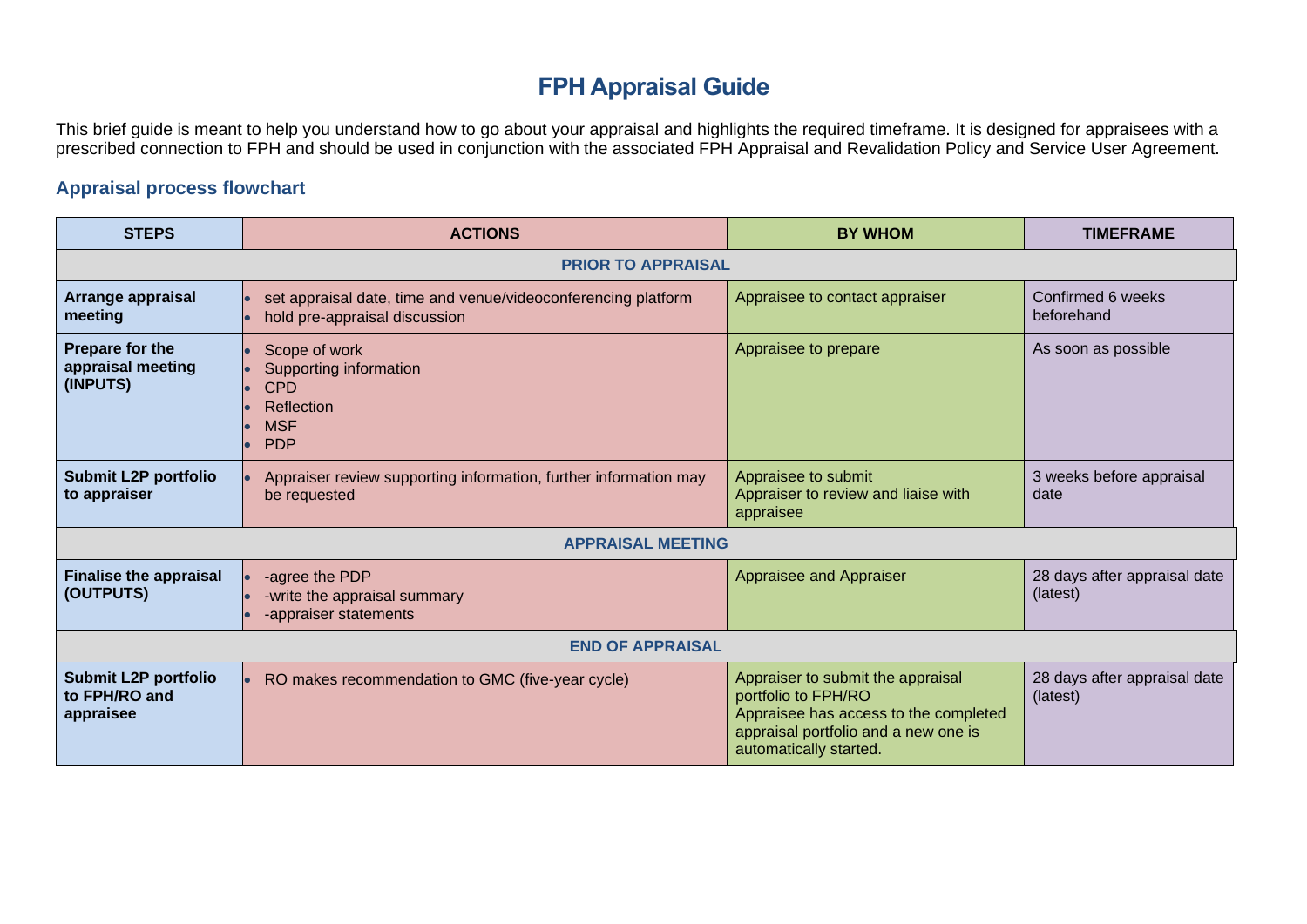## **Advice on how to fill L2P portfolio**

| <b>Appraisees' Notes</b>                                                                                                                                                                                                                                                                                                                                                                       | <b>Appraisers' Notes</b>                                                                                                                                                                                                           |
|------------------------------------------------------------------------------------------------------------------------------------------------------------------------------------------------------------------------------------------------------------------------------------------------------------------------------------------------------------------------------------------------|------------------------------------------------------------------------------------------------------------------------------------------------------------------------------------------------------------------------------------|
| 2. Personal details = Self-explanatory                                                                                                                                                                                                                                                                                                                                                         |                                                                                                                                                                                                                                    |
| 3. Scope of Work                                                                                                                                                                                                                                                                                                                                                                               | 3. Scope of Work                                                                                                                                                                                                                   |
| List your job roles with sufficient detail for your Appraiser to understand what you do<br>and who you work for.<br>For each role indicate how much time is spent on it (e.g. 1 day a week).<br>Describe any changes in your scope of work since your last appraisal.<br>Describe any changes that you are considering.<br>Reflect on any conflicts of interests between your different roles. | Summarise the doctor's scope of work in a short paragraph.<br>Summarise any changes since last year and expected over the next few years.<br>If any conflicts of interest, summarise discussion.                                   |
| 4. Record of Annual Appraisals = Auto-populated                                                                                                                                                                                                                                                                                                                                                |                                                                                                                                                                                                                                    |
| 5. PDPs and their Review                                                                                                                                                                                                                                                                                                                                                                       | 5. PDPs and their Review                                                                                                                                                                                                           |
| Reflect on each of your personal development needs identified last year:<br>Describe how you addressed your need,<br>$\bullet$<br>Consider the outcome,<br>$\bullet$<br>Describe what you need to do next.<br>$\bullet$<br>Reflect on any general personal development needs.                                                                                                                  | Summarise progress against last year's PDP, if necessary, explaining why<br>objectives were not met.<br>Briefly summarise appraisal discussion, any significant issues raised, and any<br>suggestions made.                        |
| 6. CPD                                                                                                                                                                                                                                                                                                                                                                                         | 6. CPD                                                                                                                                                                                                                             |
| If you are a member of a CPD scheme, upload a copy of last year's CPD certificate.<br>Upload a list of CPD activities undertaken since your last appraisal.<br>Upload a selection of good quality CPD reflective notes.<br>Reflect on how your CPD meets the requirements of Good Medical Practice.                                                                                            | Briefly summarise the evidence presented (including quality of reflection and<br>coverage of whole scope of work).<br>Briefly summarise appraisal discussion, any significant issues raised, and any<br>suggestions made.          |
| 7. Quality Improvement Activity                                                                                                                                                                                                                                                                                                                                                                | 7. Quality Improvement Activity                                                                                                                                                                                                    |
| Reflect upon at least one Quality Improvement Activity (Faculty Template).<br>Ensure that all aspects of your scope of work are considered over 5-year cycle.<br>(Note: ensure that no 3 <sup>rd</sup> parties are identifiable in uploaded documents).                                                                                                                                        | Briefly summarise the evidence presented.<br>Briefly summarise appraisal discussion, any significant issues raised, and any<br>suggestions made.                                                                                   |
| <b>8. Significant Events</b>                                                                                                                                                                                                                                                                                                                                                                   | <b>8. Significant Events</b>                                                                                                                                                                                                       |
| Reflect upon any Significant Events since your last appraisal (Faculty Template).<br>(Note: ensure that no 3 <sup>rd</sup> parties are identifiable in uploaded documents)<br>(Note: Significant Event = anything which could threaten patient/public safety or be<br>an organisational reputational risk).                                                                                    | Briefly summarise the evidence presented.<br>Briefly summarise appraisal discussion, any significant issues raised, and any<br>suggestions made.<br>Ensure that no 3 <sup>rd</sup> parties are identifiable in uploaded documents. |
| 9. Colleague/Customer Feedback                                                                                                                                                                                                                                                                                                                                                                 | 9. Colleague/Customer Feedback                                                                                                                                                                                                     |
| Upload a copy of any formal feedback undertaken since last appraisal.<br>[Reflect on any feedback at appraisal meeting].<br>Consider future plans to obtain feedback on all aspects of your scope of work.                                                                                                                                                                                     | Briefly summarise the evidence presented.<br>Briefly summarise appraisal discussion, any significant issues raised, and any<br>suggestions made.                                                                                   |
| <b>10. Complaints/Compliments</b>                                                                                                                                                                                                                                                                                                                                                              | <b>10. Complaints/Compliments</b>                                                                                                                                                                                                  |
| Reflect upon any complaints since your last appraisal (Faculty Template).<br>Reflect upon any compliments since your last appraisal (Faculty Template).<br>(Note: ensure that no 3rd parties are identifiable in uploaded documents)                                                                                                                                                           | Briefly summarise appraisal discussion, any significant issues raised, and any<br>suggestions made.<br>Ensure that no 3 <sup>rd</sup> parties are identifiable in uploaded documents.                                              |